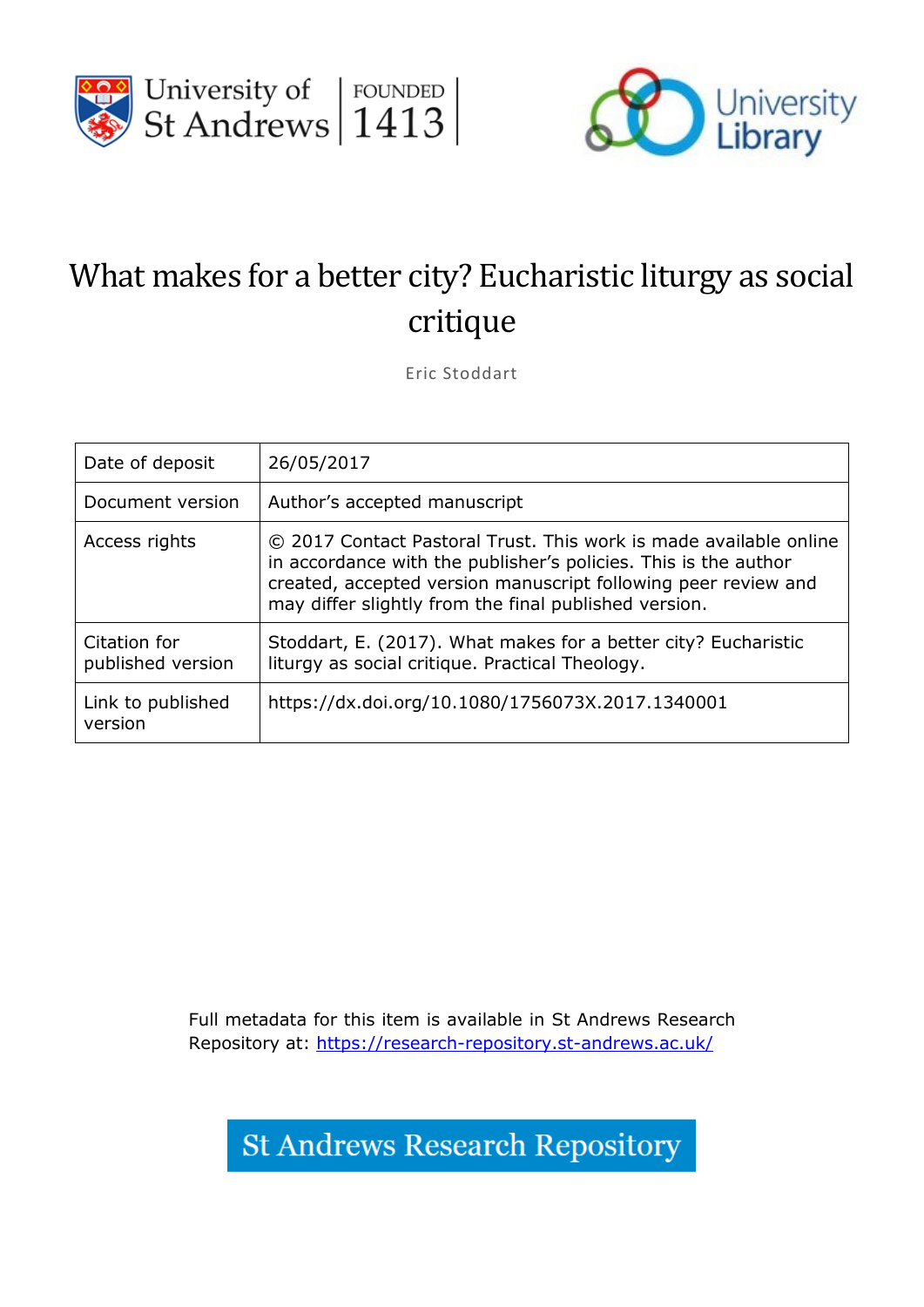# **What makes for a better city? Eucharistic liturgy as social critique.**

### **Introduction**

Cities shape us, for better or worse. As a place of birth or current home, the nostalgic tales, current conditions, and aspirations of development of cities influence our identity. It may be that we reject what it supposedly means to be an Aberdonian, Glasgwegian or Londoner but, nevertheless, we are moulded.

Cities and regions compile Development Plans that aim to set the agenda (and constraints) for infrastructure and amenities into the next 10 or 15 years, and sometimes more. Their criteria around, for example, average house build rates, recycling targets, and vibrancy of an evening economy, are laudable but this paper proposes a novel approach to understanding the success of a city from a Christian perspective. It adopts the grammar of the Eucharistic liturgy to ask what makes for a better city. This gives us a means of talking about the development of a region that is not merely a response to civic and commercial criteria. Rather, the language of liturgy opens discussion of themes such as humility, handling civic failures, offering mercy, wrestling with multiple visions of the Common Good, gift rather than exchange as a model of relationships, and corporeality. The components of the Eucharistic liturgy may affirm as well as critique prevailing criteria of success and in this sense what I propose is a public liturgical practical theology.

### **Theological Reflection on Urban Planning**

My proposals are contextualised in Edinburgh but are by no means limited in relevance only to Scotland's capital city. Similarly, whilst they draw upon a liturgy from the Scottish Episcopal Church the framework of a Eucharistic celebration will be familiar much more widely – including by those who employ the same components less in low-church traditions.

I want first to set the scholarly context for my proposal; and to draw upon the peculiarities of Edinburgh as a map through what is a diverse field of literature, and one that has had some, but as yet not a large amount of theological consideration. I will attend particularly to those authors who have focused theological reflection specifically upon urban planning: Jürgen Moltmann (in the late 1960s), Graham Ward and Seppo Kjellberg (both in 2000) and Timothy Gorringe (in 2008). This will be a prelude to the core of the article – the use of selected components of a Eucharistic liturgy to open alternative questions about developing better cities.

# *Edinburgh - The Old Town and the New Town.*

Visitors to Edinburgh quickly become familiar with the bifurcation between the Old Town (on the spine running from the Castle to Holyrood) and the New Town (Princes Street and north). The city avoided wholesale 'renewal' in the 1950s and 1960s for the acolytes of Le Corbusier were denied the opportunity to inflict their 'creation of harmony' by way of 'the Plan' that sought to construct a new environment for a 'contemporary consciousness' (Le Corbusier, 1967, p. 182). Such grandiose, fantastical visions of modernism solving the problems of urban living came to be superseded by a plea for diversity sustainability, and generally more human-scale approaches such as those of Richard Rogers who argues for a city that is just, beautiful, creative, ecological, of easy contact and mobility, compact and polycentric, and diverse, (Rogers, 1997, pp. 167-168).

Moltmann's focus in his late 1960s piece is very much upon *planning* as an exercise in relation to hope rather than the substantive content of particular *plans* (Moltmann, 1971). The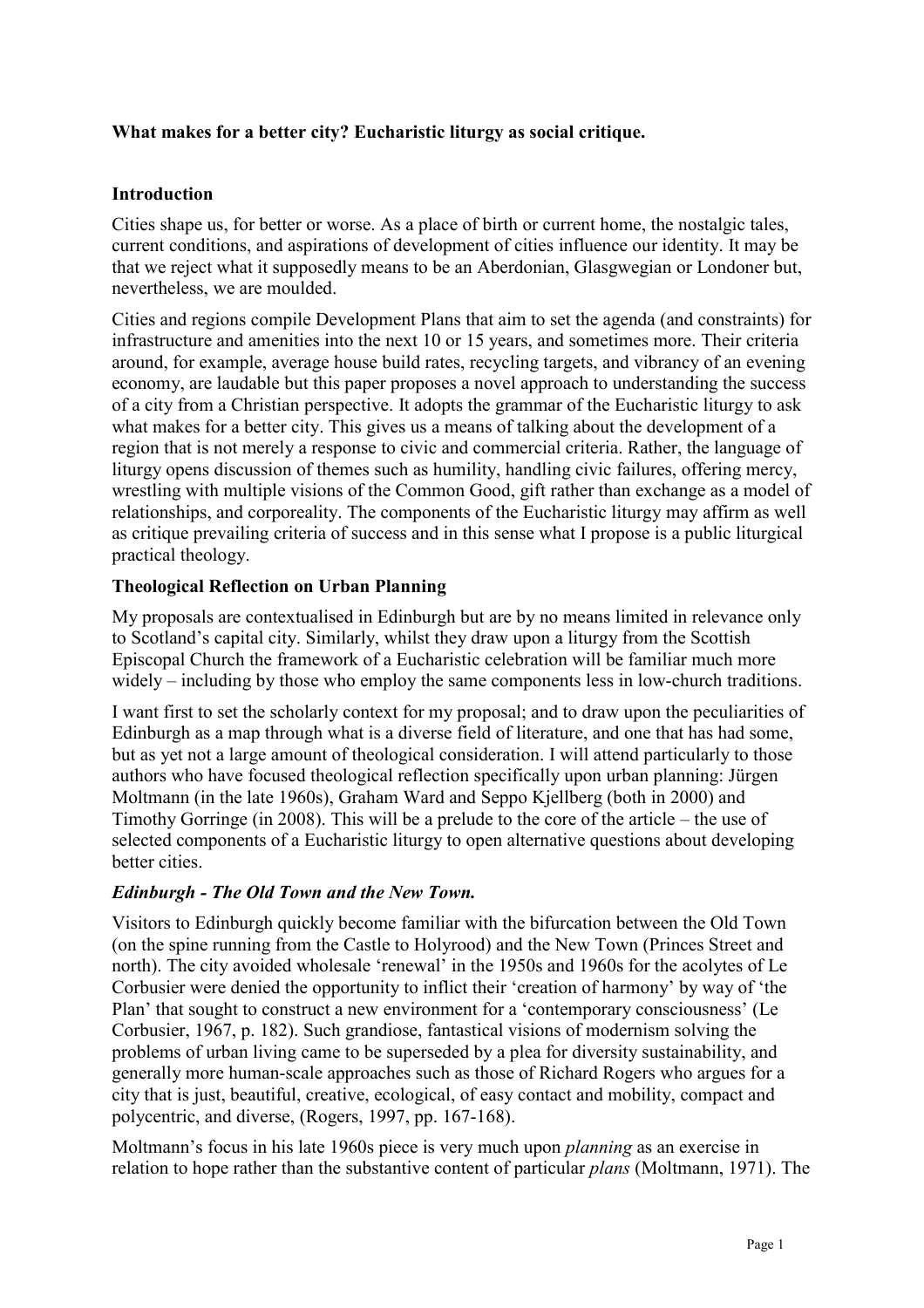future, as it were, comes towards us, opening up not fate but the possibility of that which is new (*novum*) breaking into, and making meaningful, the freedom that is human experiencein-relation. Planning, in its familiar mode of prognosis or anticipation is, to Moltmann, theologically inadequate. Such a perspective reflects the deleterious morphing of the promise of God into the providence of God. In other words, instead of faith in a God who *makes* history, Christians came to believe in a God who *is over* history. Planning thus becomes an image of this wrongly-conceived divine providence (Moltmann, 1971, p. 184). Instead, planning, contends Moltmann, needs 'to be aware of its origin in hope and of the projection of hope' (Moltmann, 1971, p. 194). The difference is a hoped-for, rather than a planned-for, future.

A move away from technocratic, 'solutions' to planning as 'performed story' has been underway, albeit not based on theological arguments but from distrust of the attenuated modernist approach to people and process. This is well-represented in the work of Leonie Sandercock (Sandercock, 1998, 2003). She deploys the metaphor of 'mongrel cities' 'to characterize this new urban condition in which difference, otherness, fragmentation, splintering, multiplicity, heterogeneity, diversity, [and] plurality prevail' (Sandercock, 2003, p. 1).

# *Edinburgh - 'Above' and 'Below'*

'Above' and 'below' is another way of framing Edinburgh. Robert Louise Stevenson's 'Mr Jekyll and Mr Hyde' tells of one man, two personalities. With ravines on either side of the spine from the Castle to Holyrood, connections to the New Town (on the north) and then residential developments in the south required the construction of the city's Victorian bridges. Beneath the respectability of the new street level lies the Cowgate and access to the dark, dank arches. 'Respectable' citizens might avail themselves of the salubrious pleasures beneath the Bridges. However, Marcella Althaus-Reid, writing in Edinburgh, warns of the oppressive power of 'decency', calling instead for an appreciation of the subversive indecency of God and those indecent people amongst whom God is found (Althaus-Reid, 2000, 2004). Althaus-Reid makes us question the association of the arches with depravity and the street level with moral rectitude

It just such a 21st century sensitivity around semiotics that is at the heart of Graham Ward's significant theological treatment of the construction of the urban experience (Ward, 2000). Ward's concern is to ask how the contemporary city construes and produces various bodies, by way of its systems of signification and symbols. He does this by taking the physical body of Jesus the Christ analogically, as a means of recovering talk of the good society. All bodies, constituting and being constituted by the city, are seen analogically to Christ. This includes 'the racked and viral-ridden bodies of the sick, the engineered bodies of the beautiful, the power-hungry and disenfranchised bodies of the polis, the torn and bleeding body of the Church, the poisoned and raped body of the world and the abused body of Christ' (Ward, 2000, p. 82). The Eucharistic body of Christ is the Christ accessible to us – and which provides the prime analogical reality for Ward.

# *Edinburgh - Dwelling and Passing Through*

Like any urban area Edinburgh is a place where people dwell and a space through which they pass. It is also a place where some only every pass through as tourists. Finnish theologian Seppo Kjellberg helps us think about the importance of countering the broader sense of 'just passing through'. Kjellberg's is a cosmocentric, rather than uniquely anthropocentric, vision of better urban planning. He advocates a 'process of emancipatory koinonia' (Kjellberg, 2000, p. 68). This is most easily understood as the opportunity of 'human self-sufficient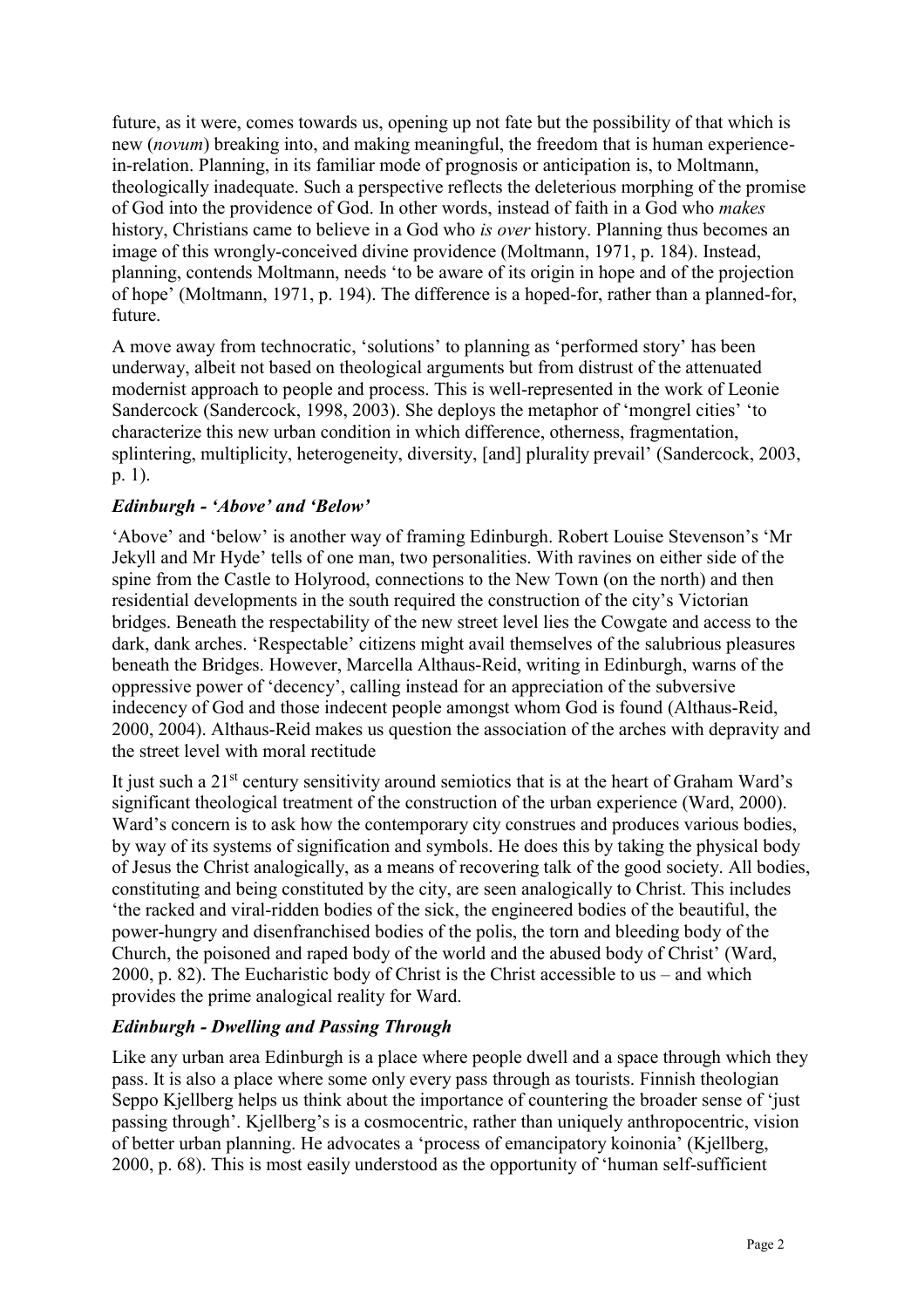detachment from the original and natural community' (Kjellberg, 2000, p. 70). Rather than focusing on safety and identity, emancipatory koinonia is more about finding ways to 'create freedom' whilst remaining deeply cognisant of, and connected together, with community (Kjellberg, 2000, p. 82). We are not entitled to merely pass through the city, or the world for that matter, as if it is *our* time and space alone that matters: 'we are not allowed to make others pay for our amenities' (Kjellberg, 2000, p. 97). Kjellberg's manifesto draws explicitly on the biblical theme of *shalom*, and it is a peace that incorporates nature as well as human relationships within the urban environment (Kjellberg, 2000, p. 107f).

# *Edinburgh - Thick and Thin*

Elaine Graham's and Stephen Lowe, responding to the Church of England's *Faithful Cities*  Report offer a theology of 'God taking place'. This articulates the epiphanic potential of the spatial – here, the urban environment in its material, cultural, economic, political and social forms. (Graham and Lowe are openly indebted to Sandercock's work and others who have taken the 'spatial turn' in urban studies.) Humanity, made in the image of God, is capable of transcending, without necessarily negating the material world in what is a juxtaposition of immanence and transcendence in cities (E. Graham & Lowe, 2009, p. 55). Faith, and quite definitely not only Christian faith, is thus central for their vision of the good city – especially where the challenges of class and multiculturalism often appear insurmountable. As Graham and Lowe say, 'working for the good of the city begins and ends in the local', but local that is profoundly affected by global currents (E. Graham & Lowe, 2009, p. 158).

Timothy Gorringe developed his theology of the built environment in 2002 placing it within the 'economy of redemption'. Redemption is a process as 'the Spirit of God in-forms and in-spires the built environment through people' (Gorringe, 2002, p. 114). God is therefore 'the inspirer of all those visions of a better human environment' (Gorringe, 2002, p. 48). Social justice – as a significant dimension of 'what it takes to make and keep human life human' is inseparable from the build environment (Gorringe, 2002, p. 22). So, whilst Gorringe says social justice is 'made concrete' we can extrapolate to also say that redemption is made concrete (Gorringe, 2002, p. 49). Such positivity about the potential of cities is but one pole of a dialetic for, as Gorringe aptly notes, 'any city is always at any one time both Babylon and Jerusalem, as we are reminded by Jesus' description of Jerusalem, the city of peace, as the one who stones the prophets (Luke 19:41)' (Gorringe, 2002, p. 140). When Gorringe turns, in 2008, to specifically address the planning process he proposes seven marks of the church that 'have implications for our shaping of the homeliness of the world, for our cities and other settlements' (Gorringe, 2008, p. 111). Gorringe can read from church to city because the former embodies, in ideal terms, God's ordering of flourishing human society: 'God the reconciler is concerned with all efforts to structure life giving community' (Gorringe, 2008, p. 101).

Gorringe, and others, are positive about the potential for cities, unlike Jacques Ellul. It is Ellul who represents the gut instinct of many, particularly Protestant, Christians who find the urban environment to be particularly thick. For example, Hiel of Bethel rebuilds Jericho (1 Kings 16:34) because he wants a powerful city. 'He,' says Ellul, 'chose human modes of decision (political power and military garrison) in spite of God's word' (Ellul, 2003 [1970], p. 28). Hiel was *seduced* by the idea of city (Ellul, 2003 [1970], p. 30). Cities are not only symbolic of humanity's break with God (like that of King Rehoboam) but exacerbate the break with God.

# *Not letting the city mess with one's mind.*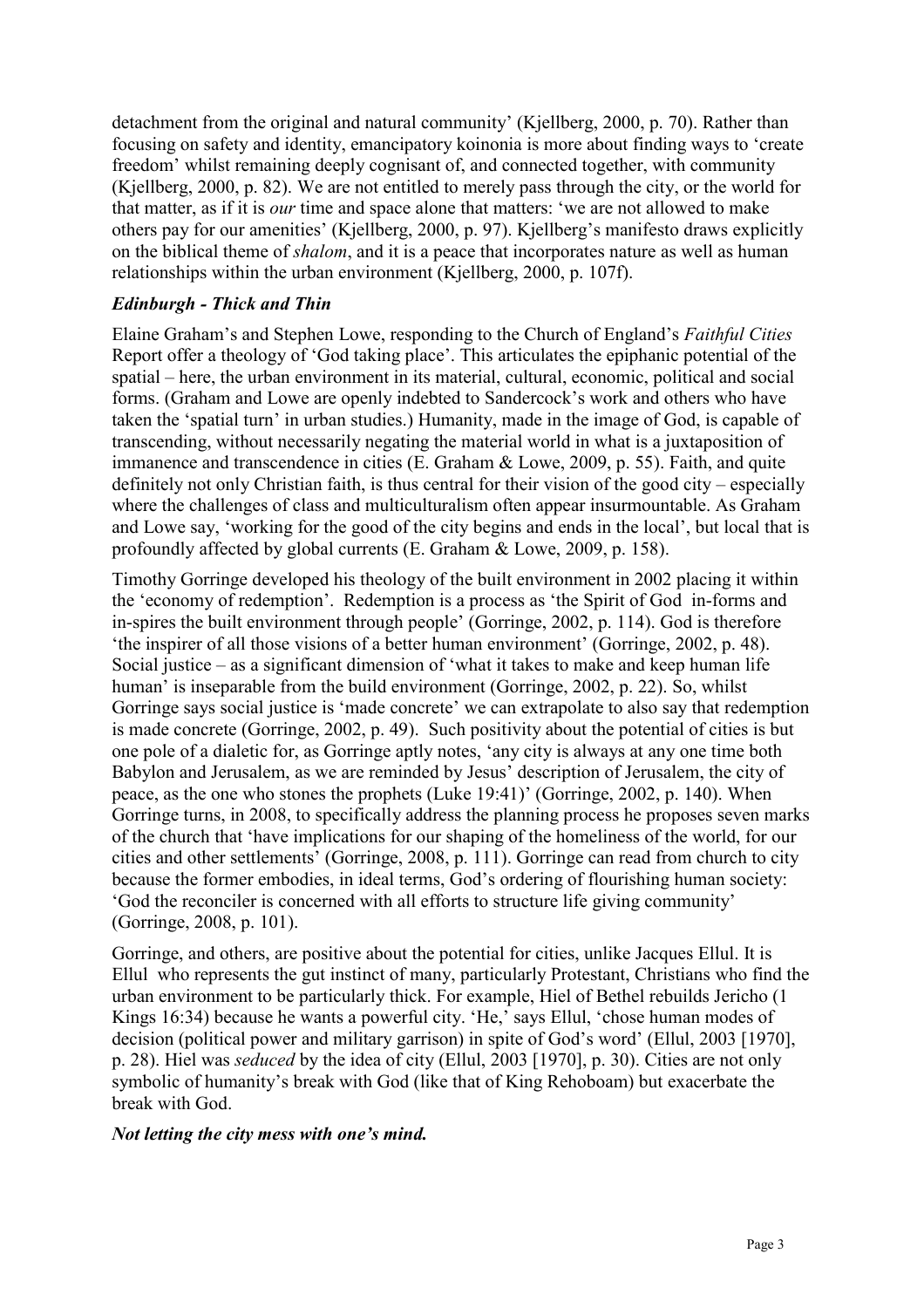To see a dimension of redemption in concrete (or any other building material for that matter) is significant. However, to view the city positively within 'the economy of redemption' is not a naïve, cheer-leading-for-VisitScotland theological position. Cities do mess with our minds. Cities do shape us; forming the people who might indeed aim to be its constructive critics. Cities, however, do not engulf us or determine our critical faculties – at least not if we are careful. As Daniel Boscaljon correctly argues, 'theology is framed by our dwelling places, and true dwelling requires theology' (2013, p. 96).

But how are we to retain not merely our critical faculties within the city – but retain our critical *theological* faculties? Ellul is right, the city (as a way of thinking) too-easily becomes the horizon *within which* we can frame our criticisms (Ellul, 1965, pp. 85, 97). We require a standpoint that imaginatively transports us beyond the city to a sphere of redemption, even sanctuary of refuge, where meaning, memory, and significance are performed in a rather different mode. I propose that it is in the language of the Eucharistic liturgy that a standpoint outside urbanism exists, and a language which Christians inhabit. It is this grammar that offers us scope to shape a *theological* development plan for the city; a plan that is not framed only within the imaginary of the city.

### **Eucharistic Liturgy as a Critique of the City.**

#### *The Approach – the stance of the city.*

'I will go unto the altar of God.'

'Even unto the God of my joy and gladness.'

This liturgy opens with a summons to stop and acknowledge our proper place; the act is one of humble approach. Pride and hubris are confronted and disarmed in the face of that which is Other. We can make this concrete by asking what do the avenues of approach to the epicentre of Edinburgh convey – or *intend* to convey? From so many points in the city you can see the Castle. Great vistas up from Inverleith and Comley Bank converge on the re-assuring outline of Edinburgh Castle; the symbolic, if not geographical, centre of the city. The Western Approach Road is not, I acknowledge particularly glamorous. Furthermore, I do not wish to airbrush out the hotch-potch of cluttered street-scape that abuts to more dignified thoroughfares. Nevertheless, I think we can ponder the extent to which a city aims to project pride, self-assurance, dominance even perhaps hubris.

### *The Confession and the Kyrie – the city presenting its failures.*

'… We confess to God Almighty…that we have sinned in thought, word, and deed, through our own grievous fault.'

'Lord have mercy.'

Human flourishing requires space for memory (Bergmann, 2008, p. 87; Gorringe, 2008, pp. 111-112; Sandercock, 2003, pp. 221-227). The liturgy foregrounds here confession, or admission of fault – of deeds done and left undone. In the Grassmarket – at the site of so many public executions, many for political or petty reasons – there is a memorial to the lives lost in more overtly brutal times. In the local press, and in the records of Parliament, there is testimony to scandals such as in 2013 over the existence and disposal of infants' ashes at an Edinburgh and other cities' crematoria (Angiolini, 2016).

It is right to develop robust lines of accountability in public institutions. However, cultivating virtuous professionals is arguably more important. As difficult as it may be to assess, the success of a city ought surely to be interwoven with the self-reflective capacity of its public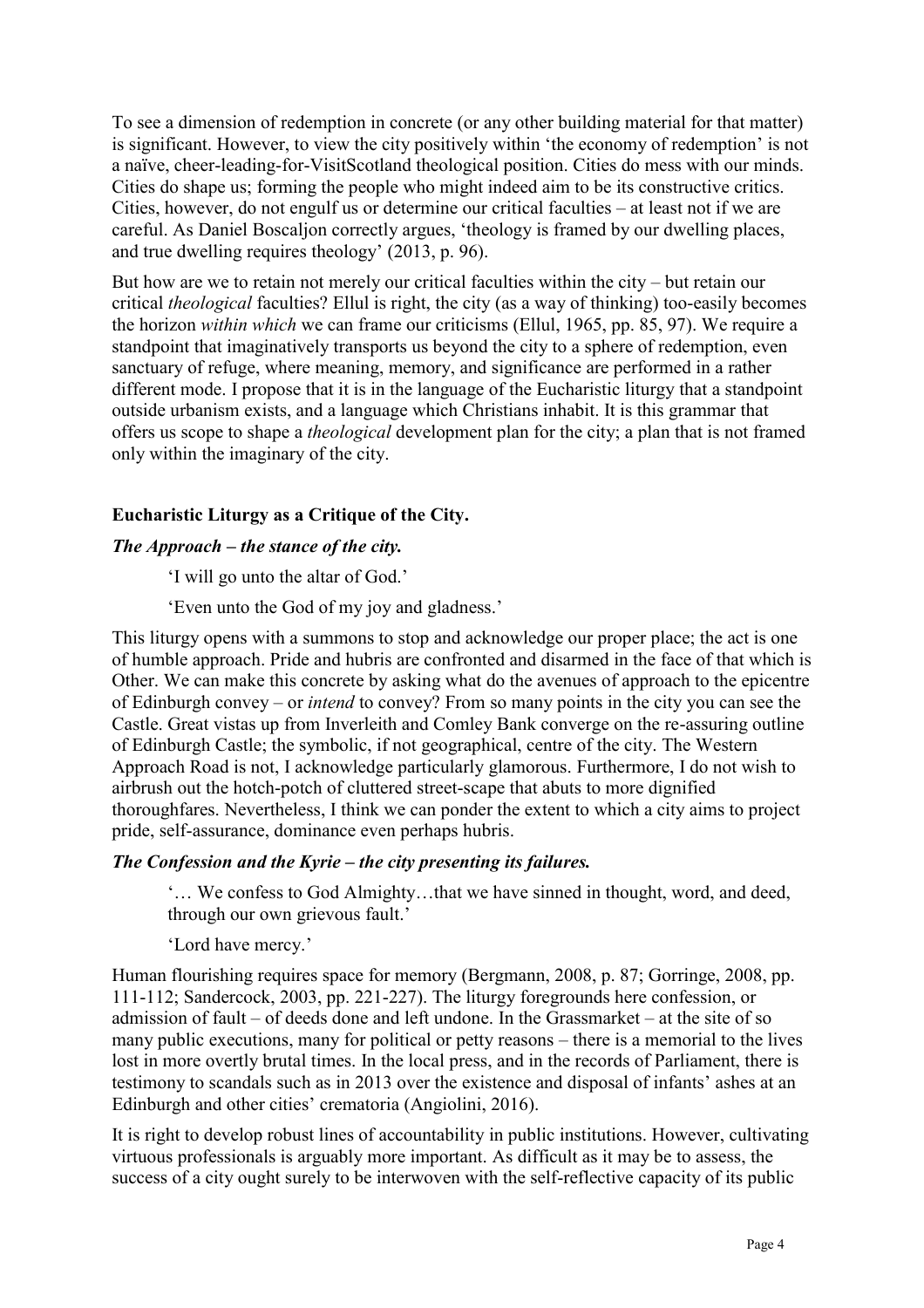employees, officials and elected officers. A liturgical critique asks if there is an ethos in the corridors of civic and corporate power that promotes a healthy engagement with failure.

# *The Absolution – the city offering mercy.*

'…May the Almighty and merciful Lord grant unto you pardon and remission of all your sins, time for true repentance, amendment of life, and the grace and comfort of the Holy Spirit…'

If 'retail therapy' is partly a search for absolution then it is effected in the assurance that one is incorporated again into the fold of the good (consumer). (Zygmunt Bauman discusses categorisation as a 'flawed consumer' as being one without the requisite disposable income to be attractive enough to advertisers, (1998).) I do not wish to be simplistic or reductionist; there are complex reasons (healthy and unhealthy) for shopping for pleasure. However, Edinburgh's retail sector, shortly to be augmented with a rebuilt 850 thousand square feet of retail, food and leisure space requires us to ask questions about economic status and absolution.<sup>i</sup> In a climate where the most minor of infractions of the welfare benefits system incur crippling sanctions, we want to know who – and who is not – offered absolution (Church Action on Poverty et al., 2015). Some of these matters may be not in the hands of the city authorities but a liturgical critique will want to prompt a more just and merciful city – for all, and not only for some. Questioning injustice in the benefits system takes us neatly to systems of monitoring.

### *The Collect for Purity – how the city handles its surveillance systems.*

'Almighty God, unto whom all hearts be open, all desires known, and from whom no secrets are hid: cleanse the thoughts of our hearts by the inspiration of thy Holy Spirit.'

This is what I have dubbed 'the surveillance prayer'(Stoddart, 2011, p. 41). Significantly in this liturgy it follows, rather than precedes, the confession and absolution. Such a sequence is, I suggest, theologically important because the 'surveillance prayer' is not one acknowledging God's capacity – or inclination – to catch-you-out-sinning. Rather, confession and absolution *precede* divine surveillance. This firmly anchors our understanding of God's gaze within God's care, instead of oppressive monitoring.

More widely, a Eucharistic liturgical critique questions the manner in which the city handles its systems of surveillance. This is much more than legal questions around privacy and human rights. It is an issue well beyond the secure and efficient management of data gathering. There can be competition in appropriating the streets (skateboarders vs elderly pedestrians) – resulting in conflict, and perhaps anti-social behaviour from feared groups (Massey, 2001). There are ways to design public spaces that reduce dark corners and encourage flows of people; ways to design-in safer environments.

Sandercock argues that the flip side of our desire to encounter the strange and surprising in cities is fear, (2003, p. 223). One result is that 'threatening' categories of people, such as destitute asylum seekers, may actually be left not surveilled because the absence of data about them keeps them lower down civic priorities, in one sense rendering them invisible. It is not always advantageous to be excluded from surveillance, (Hintjens, 2013). Equally, there are approaches that effectively militarise public space (S. D. Graham, 2010).

A liturgical critique asks practical questions about urban space and how surveillance systems are deployed. However, such ambitions require to be located within a broader context wherein human flourishing is under threat. In other words, it is to question the extent to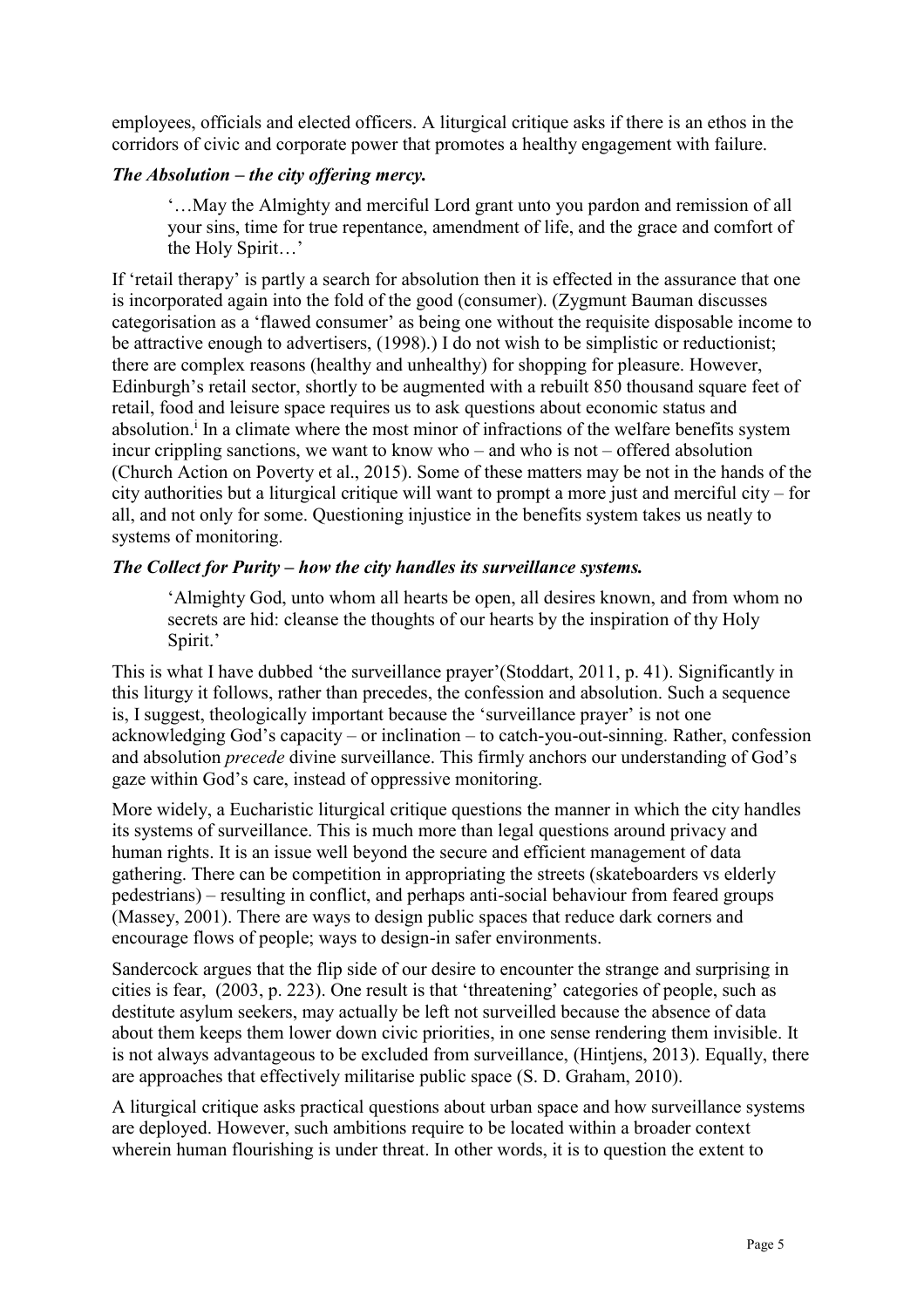which a city has given up on trust and wrapped itself in what is called a 'fabric of fear' (Walklate & Mythen, 2008).

## *The Gloria – the city wresting with multiple visions.*

'Glory be to God in the highest.'

Not unlike the humble approach, this component of the grammar of liturgy discloses in what it is that a city glories. Just as you might build your persona on your intellect, your dancing or baking ability, your linguistic dexterity or your tightly-honed body, so too do cities construct their identity on the world stage.

That might include some good-humoured posturing and competitiveness towards international rivals but it is a serious matter of values. In Edinburgh we might call this a cultured Scottishness (mixing both Unionism and Nationalism as befits the occasion and political wind direction). It is fair to say that there's also a 'Green' tinge to her ambitions. What, in effect, is happening is that the city is wrestling with many perspectives on the Common Good. The goal of a liturgical critique is not to set up one single understanding of the Common Good and then grade every other 'Common Good' formulation accordingly. Rather, taking the lead of Will Storrar, it is better to consider the Common Good as our way of handling our diverse understandings of it; *how* we argue for the substance - the freedom of open, democratic, respectful dialogue, by 'creating an open space for decision-making by mutual consent and equality of power,' (Storrar, 2014, p. 32)

I do not suggest that the grammar of liturgy proposes a theocracy or expresses a nostalgic hope for the Council to shape the City on something called 'Christian principles'. Rather, the language of liturgy accesses a Christian perspective on human flourishing and thereby asks critical questions of a city's development *from outside* the paradigm of civic and enterprise discourses.

# *The Word – the city's heritage.*

That brief reminder is important because we have reached that moment in the Eucharistic liturgy when we read the Word of God. Some Christians might favour the idea of getting the Bible into Council decision-making (whether at a community, city or national level). Such a move rarely be helpful. Christians have a hard enough time interpreting the Bible amongst ourselves, let alone foisting it upon everyone as a source book for local government. Instead, this dimension of liturgical grammar involves us in dealing with one of the recognized sources of authority.

What does a city invest with authority? I am not thinking here of government legislation or statutory instruments as much as the deposit of traditions that decision-makers believe to be worthy of acknowledging. These are quite material in the form of artefacts that constitute our heritage. Our libraries and museums, for example, are custodians of our history. A liturgical critique needs to draw attention to both what is taken to be 'heritage' and how that 'heritage' is conserved. This might be ambiguous, as the example of the National Gallery of Scotland suggests. Curatorial decisions in the past meant that the Gallery 'hides' work by Scottish artists down in the remote recesses of the building on Edinburgh's Mound. As a UNESCO World Heritage Site, Edinburgh faces constraints that accompany the responsibilities of status. One would hope that civic leaders care more about heritage than its commercial value in tourism. Be that as it may, whether artefacts of books, artwork, music or other forms, and whether they be part of a national or city collection, it is important to know how a city nurtures the deposits of its revered heritage. To flourish we need a critical and careful attending to our history – and what will become our successors' history.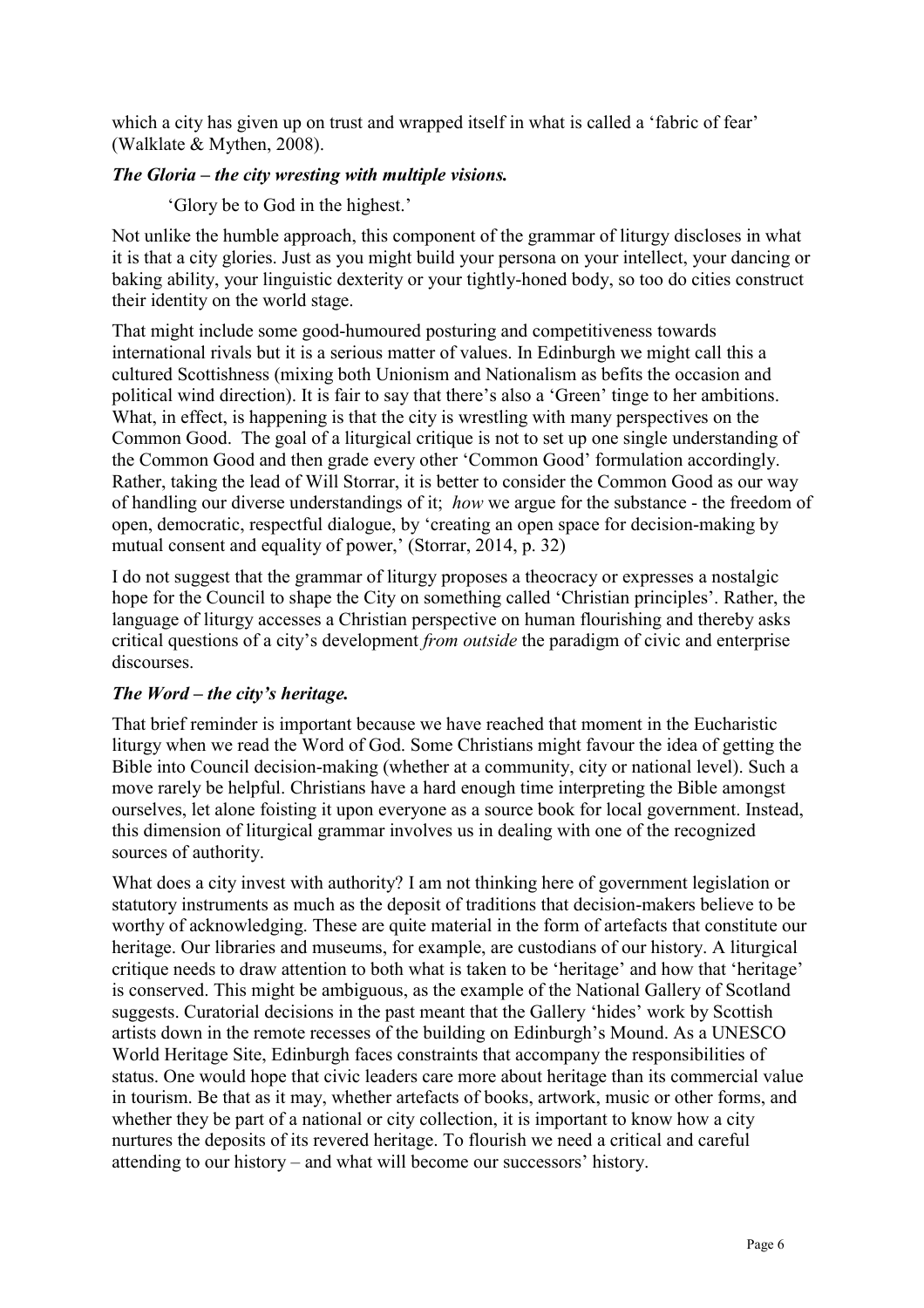#### *The Intercessions – the city's disposition towards others.*

'We pray for the world, the church and for ourselves.'

Who features in the intercessions - and who does not – tells you quite a lot about a particular Eucharistic community. Its disposition to the world is exposed in its prayers. Analogously, a city can acquire a reputation for its attitudes to those in need – whether within its own administrative boundaries or the wider world. We could well ask about a city as an advocate for others – perhaps in terms of the degree in which it welcomes refugees. Large protest marches in a city might involve a lesser proportion of residents than a small gathering in a town; but the former garners the publicity of numbers Nevertheless, intercession points towards 'standing in the gap' and how solidarity with marginalised communities might be evidenced in city life. Edinburgh Pride arguably lacks the sophisticated carnival of Glasgow's annual march. However, being the home of the Scottish Parliament clearly influences at some level the significance of protest marches – whether for Scotland's place within the EU or against President Trump's immigration restrictions.

### *The Offertory – the city as gift.*

'Let us present our offerings to the Lord with reverence and godly fear.'

Here the bread, wine and offerings of the people are brought to the altar or Communion Table. We are not purchasing anything from God or manipulating the Divine favour. The offertory is a grammar of gift and response. Even the gifts we offer are themselves gifted to us by the gracious creativity of God.

A liturgical critique invites us to question how the notion of gift, rather than exchange, is instantiated in the built environment, and in the cultural, social and political life of the city. Granted, the radical nature of gift is challenging for capitalist economics so it might be that here is one of the most counter-cultural dimensions of a development plan. Wendy Young has made a compelling argument that the "model of markets" is becoming the single way in which people view the world, including social relationships and civic participation. For Brown this process "configures human beings exhaustively as market actors, always, only, and everywhere as *homo oeconomicus*" (Brown, 2015, p. 31). Similarly, Michael Sandel has challenged the motivational tactic of financial reward that has, he believes, tainted if not irreparably distorted, amongst other spheres, education (paying children to read), and entertainment (sub-contracting queuing for tickets to paid stand-ins) (Sandel, 2013 [2012]).

It thus becomes important to consider a city's voluntary and charitable sector (although regulations are largely set by national government). How are volunteering and charity work promoted in the city? This is not simply about tax-breaks but the ways in which a city (both formally by the City Council and informally by community activists) honours and values its voluntary sector. In the built environment it is more difficult to see gift instantiated but if the opposite is competitive exchange then urban design that encourages openness to sharing might be very visible and tangible signs. Public parks might, in this sense, be singularly (and theologically) important.

#### *The Consecration – the corporeality of the city's residents.*

'Take, eat, this is my Body, which is given for you.'

The Gospel of John tells us that 'the Word became flesh and dwelt amongst us'. The *brutalized* body of Christ whom we are invited to receive in the Eucharist anchors the liturgy as a deeply political practice. This is even more acute if we accept that 'flesh becomes word'? (Isherwood, 2001, p. 124). Such a feminist Christology confronts us with the possibility that brutalized bodies in our day might be revelatory of God's scandalous bias towards those who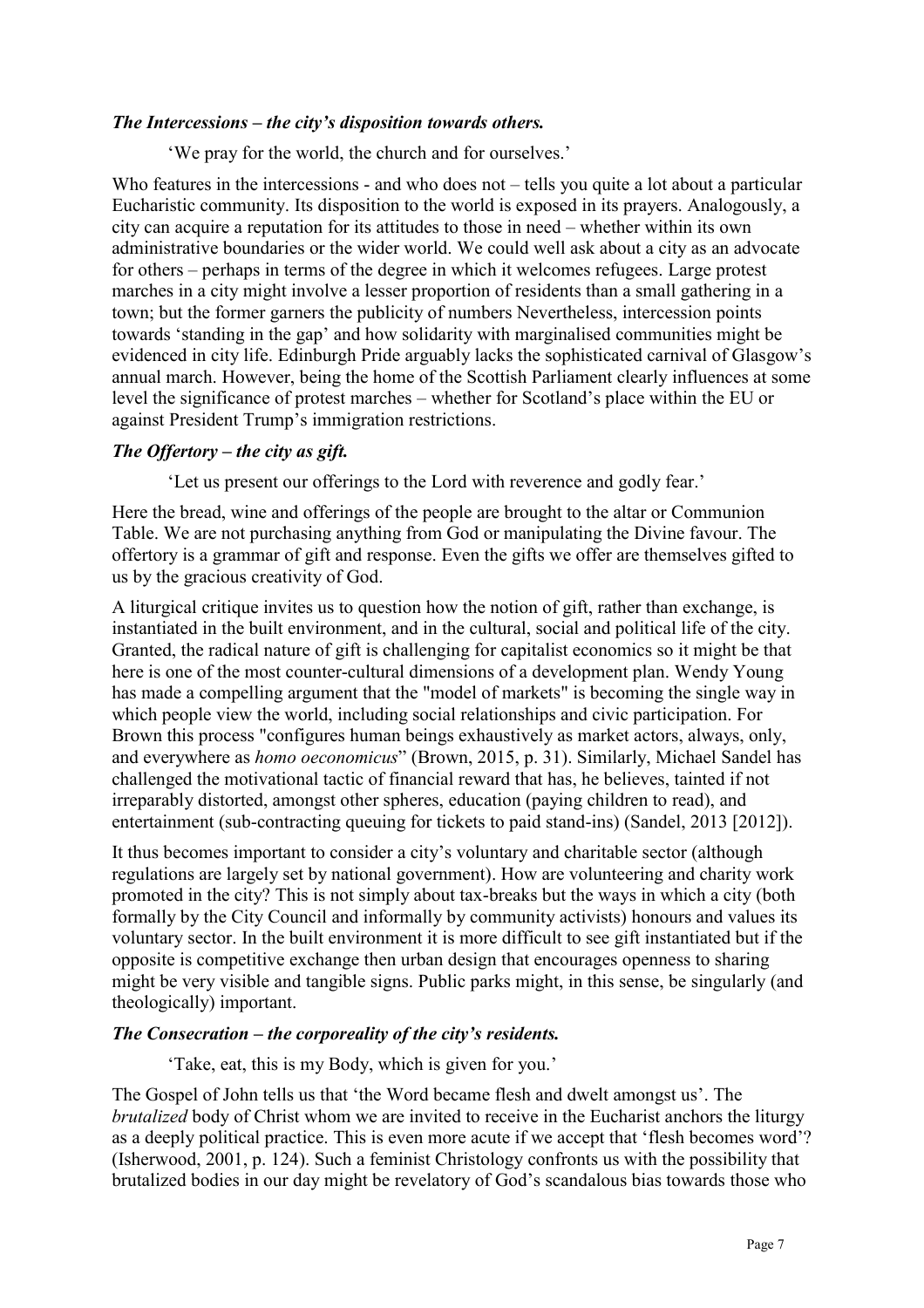are oppressed. Whatever is our theological understanding of the consecration of the communion elements we are, I suggest, addressed by the sufferings of Christ and the sufferings of the world. At the very least, a liturgical critique has to ask how a city treats its residents' bodies. As we saw above, Graham Ward highlights corporeality in his project (2000) and Sigurd Bergman refers to maps of avoidance that show how people in a city effectively make those unlike them, and undesirable, invisible, (2008, p. 79).

We are thinking here of damp homes, support for frail and elderly bodies, or attention to abused – and self-abused – bodies. This is not to reduce people to merely their bodies – but it directs attention to the bodies of those able to afford a membership fee at Edinburgh Leisure sports facilities *and* to the bodies of some of my neighbours in Craigmillar whom I see emaciated and unsteady outside the corner shops.

### *Communion – participation in city life.*

### 'The body of Christ.' 'The blood of Christ.'

Communion is participation in Christ and integrally linked to participation in the lives of others. As Pope John Paul II explored in *Centesimus annus,* to be a person – is to be a participant in others' personhood. This has political, as well as individual, dimensions where the possibilities of participation in elections and decision-making are foundational to fostering human flourishing (John Paul II, 1991, para. 46). Whilst still Karl Wojtyla, this Pope had developed a philosophy of personalism in which, 'to participate in the humanity of another being means to be vitally related to the other as a particular human being, and not just related to what makes the other (*in abstracto*) a human being', see (Wojtyla, 2008, p. 237). In liturgical critique we would want to consider evidence of how participation in public life, small-scale social interaction, and political challenges is being facilitated (E. Graham & Lowe, 2009);(Archbishops' Council, 2006). Of course, this is not to advocate a totalitarian plan that seeks to dictate all areas of life. Rather, it asks about barriers to participation in Edinburgh life.

Here, the complexities of the housing market might well preclude actual participation between sectors of the population. (Those unfamiliar with Edinburgh might care to contrast movies, albeit from different times: *The Prime of Miss Jean Brodie* and *Trainspotting I and II.*) Similarly the market might hinder substantive influence upon decision-makers by people living in deprived areas of the city. To put this another way, a liturgical critique might challenge the importance to the smooth running of Edinburgh that is placed on lunches at the exclusive New Club, or rounds of golf at select courses. In other words, how does elitism and participation inter-relate in a city?

# *Thanksgiving – thankfulness in the city.*

'O give thanks to the Lord for He is gracious. P. And His mercy endureth forever…'

We are almost at the conclusion of the Eucharist – but not before the thanksgiving. It may be that, until the most recent of times, the sin that most bothered the Church was *pride.* Throughout the centuries pride was seen as the foundational sin because it closed one off from knowing one's need for God.<sup>ii</sup> Where then might we identify thankfulness in the city? Perhaps cultural events such as Hogmanay turn people's minds to thankfulness – even if that not be necessarily in any religious sense. In the context of Edinburgh it is apposite to acknowledge the corporate-sponsored Festival Fireworks that is offered as a thank-you to the city at the end of each August.

# *Dismissal – cultivating peace.*

'Go forth in peace.'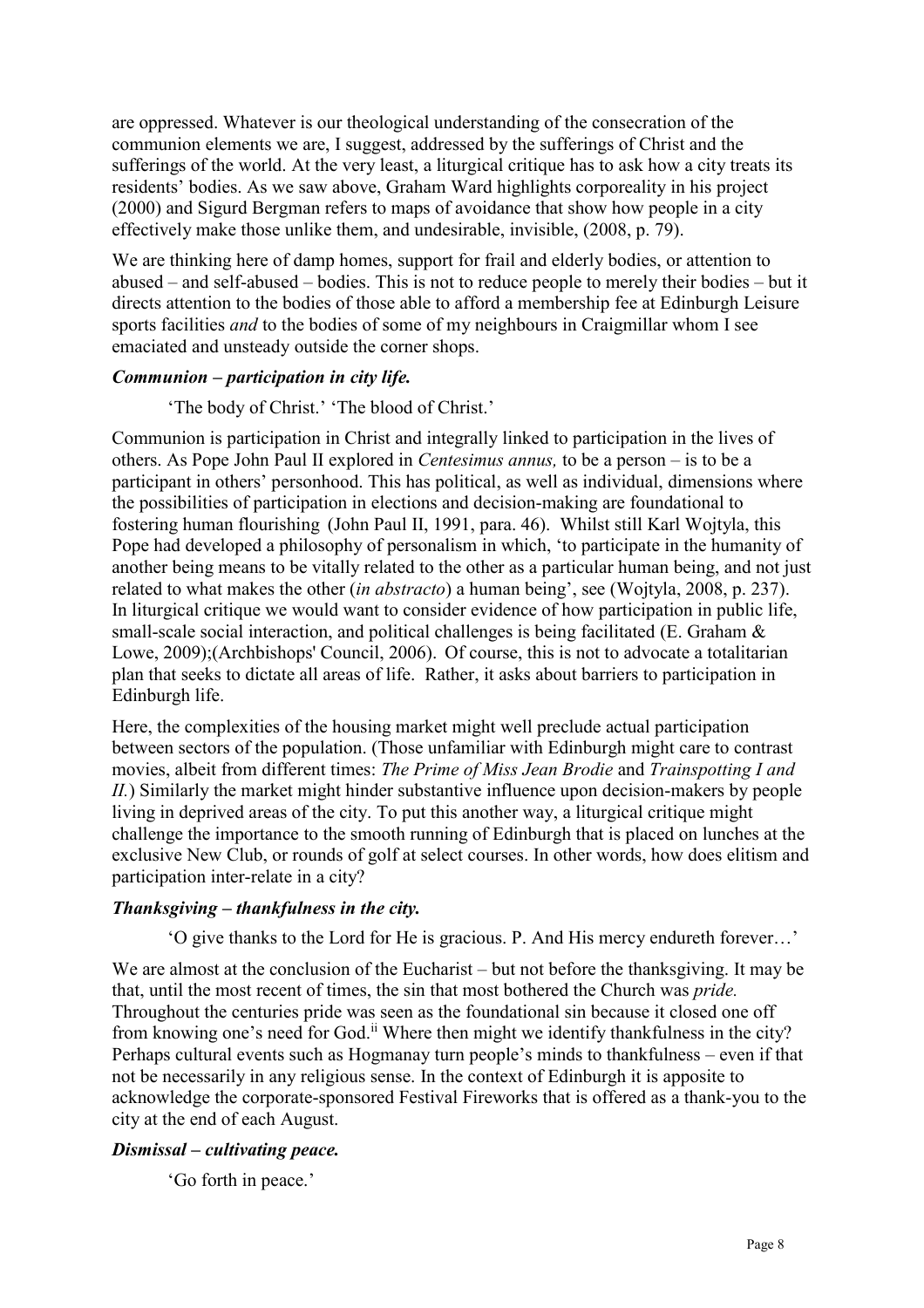'Thanks be to God.'

To sum up the evaluation of a city might be to ask how it cultivates peace. There are religious organisations that make this their particular focus through education, political campaigning and the like. Secular groups similarly advocate and empower peace-making in the wider world. Much of what is performed in the Festivals and Fringe demonstrates the power of the arts to reflect on what it means to seek peace.

### **Conclusions**

It is tempting to talk of Christ in the Eucharist as a lens beyond which we glimpse heaven – as if we are looking up through the hour-glass. The traditional, vertical gaze is important. However, we can, as it were, lay the hour-glass on its side so we are looking for heaven or life eternal as a mode of being in this world. We gaze at Christ in the Eucharistic host, then through Him to see what lies beyond the walls of the church. Christ is an *interpretive* lens; and an interpretive *lens.* We see, 'through' Him, a better city.

We cannot *socially-engineer* humility, self-worth, the Common Good, care for our heritage, nor attitudes of gift, participation and thankfulness, and certainly not how we treat the bodies of people in Edinburgh. Yet, our home city's built-environment, infrastructure, and development goals impact who we are, and who might yet become. The liturgical grammar of the Eucharist may seem a strange framework for engaging with a city. However, it gives us a paradigm outside that of civic and enterprise discourses. It raises *different* and explicitly *theological* themes to embody the city motto: *Nisi Dominus Frustra* – 'without the Lord [all is] in vain.' (Ps 127:1 'Unless the Lord builds the house, those who build it labour in vain. Unless the Lord guards the city, the guard keeps watch in vain.') The Eucharist re-claims its revolutionary (or at least subversive) dimensions, now for 21<sup>st</sup> urban societies. This is not to advance conservative Christian culture wars but towards a fuller appreciation of human flourishing.

The proposals in this article have significance for a Christian who is a professional in, for example town planning, an architect, or civil engineer because it offers a counter being trapped in a paradigm of technical efficiency.

Our liturgical critique also has significance for Christians who are activists and campaigners engaged in a local or regional development issues. Whilst their interest is already in ecotheology and the 'environment' this chapter re-asserts the sacramentality of the *built* environment - albeit with emphasis on its sacramental *potential*.

This article has significance too for ministers in their role as Christian educators. In some ways it is a call to 'informal' Christian traditions to develop more coherent liturgy that gives serious attention to its shape and broader formational potential. On the other hand, this article is an encouragement to sacramental traditions to be bolder in their presentation of this gift to the wider church. With an authentic theology of creation that points to the sacramental potential of the built environment we might see the breaking of an individualist and ecclesial harbouring (or sequestering) of the Eucharist.

This is a liturgical public theology because there is public 'relevance' to liturgy that is practiced, forming Christian vocations in the public and commercial sphere. It is also public theology derived from liturgy. This approach offers a tool to further problematize the material and symbolic, particularly as each relates to social justice and there is no reason that other faiths could not adopt this methodology to offer liturgical critique of the city from their own forms of worship.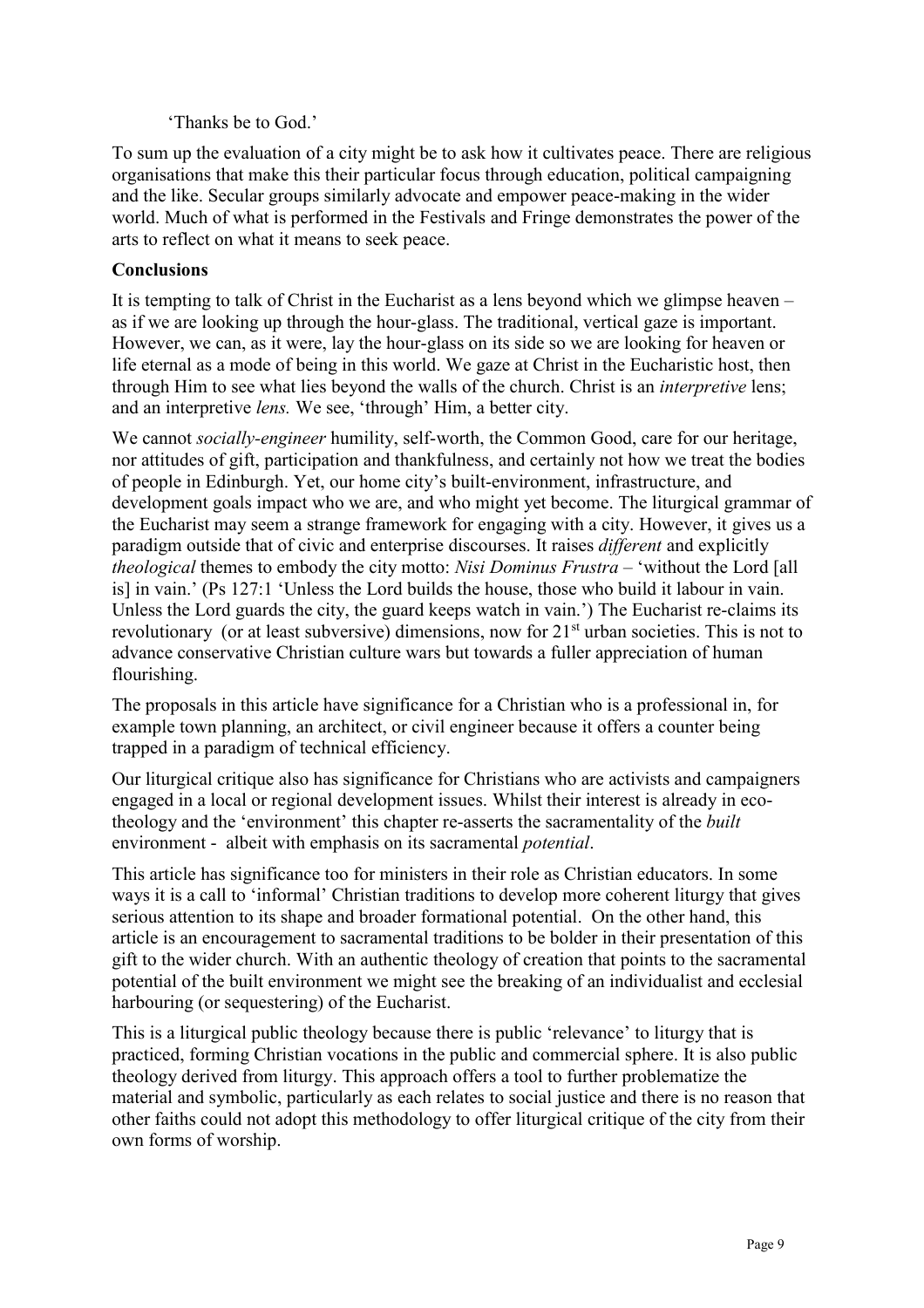#### **Bibliography**

- Althaus-Reid, M. (2000). *Indecent Theology: Theological Perversions in Sex, Gender and Politics*. London: Routledge.
- Althaus-Reid, M. (2004). *From Feminist Theology to Indecent Theology*. London: SCM.
- Angiolini, D. E. (2016). *Report of the National Cremation Investigation*. Edinburg[hhttp://www.gov.scot/Publications/2016/07/6426/0.](http://www.gov.scot/Publications/2016/07/6426/0)

Archbishops' Council, T. (2006). *Faithful Cities: A call for celebration, vision and justice: The Report from the Commission on Urban Life and Faith*. Peterborough & London: Methodist Publishing House & Church House Publishing.

- Bauman, Z. (1998). *Work, Consumerism and the New Poor*. Buckingham: Open University Press.
- Bergmann, S. (2008). Making Oneself at Home in Environments of Urban Amnesia: Religion and Geology in City Space. *International Journal of Public Theology, 2*(1), 70-97
- Boscaljon, D. (2013). Dwelling Theologically. In D. Jasper & D. Wright (Eds.), *Theological Reflection the Pursuit of Ideas: Theology, Human Flourishing and Freedom* (pp. 95-111). Farnham: Ashgate.
- Brown, W. (2015). *Undoing the Demos: Neoliberalism's Stealth Revolution*. New York: Zone Books.
- Church Action on Poverty, the Baptist Union of Great Britain, the United Reformed Church, the Methodist Church, the Church of Scotland, & Wales, t. C. i. (2015). *Time to Rethink Benefit Sanctions*. Retrieved from [http://www.church](http://www.church-poverty.org.uk/rethinksanctions/report/reportpdf)[poverty.org.uk/rethinksanctions/report/reportpdf](http://www.church-poverty.org.uk/rethinksanctions/report/reportpdf)
- Ellul, J. (1965). *The Technological Society* [La Technique ou L'Enjeu du Siecle] (J. Wilkinson, Trans.). London: Jonathan Cape.
- Ellul, J. (2003 [1970]). *The Meaning of the City*. Eugene, OR: Wipf & Stock.
- Gorringe, T. (2002). *A Theology of the Built Environment : Justice, Empowerment, Redemption*. Cambridge: Cambridge University Press.
- Gorringe, T. (2008). Salvation by Bricks: Theological Reflections on the Planning Process. *International Journal of Public Theology, 2*(1), 98-118
- Graham, E., & Lowe, S. (2009). *What Makes a Good City? Public Theology and the Urban Church*. London: Darton, Longman & Todd.
- Graham, S. D. (2010). *Cities Under Seige: The New Military Urbanism*. New York: Verson.
- Hintjens, H. M. (2013). Screening In or Out? Selection Non-Surveillance of Unwanted Humanity in EU Cities. *Surveillance & Society, 11*(1/2), 87-105
- Isherwood, L. (2001). *Introducing Feminist Christologies*. London: Sheffield Academic Press.
- John Paul II. (1991). *Centesimus Annus*.
- Kjellberg, S. (2000). *Urban Ecotheology*. Utrecht, the Netherlands: International Books.
- Le Corbusier. (1967). *The Radiant City: Elements of a Doctrine of Urbanism to be Used as the Basis of Our Machine-Age Civilization*. London: Faber and Faber.
- Massey, D. (2001). Living in Wythenshawe *The Unknown City: Contesting Architecture and Social Space* (pp. 458-474). Cambridge, MA: The MIT Press.
- Moltmann, J. (1971). *Hope and Planning*. London: SCM Press.
- Rogers, R. (1997). *Cities for a Small Planet*. London: Faber and Faber.
- Sandel, M. J. (2013 [2012]). *What Money Can't Buy: The Moral Limits of Markets*. London: Penguin Books.
- Sandercock, L. (1998). *Towards Cosmopolis: Planning for Mulitcultural Cities*. Chichester: Wiley.
- Sandercock, L. (2003). *Cosmopolis II: Mongrel Cities in the 21st Century*. London: Continuum.
- Stoddart, E. (2011). *Theological Perspectives on a Surveillance Society: Watching and Being Watched*. Aldershot: Ashgate.
- Storrar, W. (2014). The Referendum a question of the common weal. *Theology in Scotland, 21*(2), 21-36
- Walklate, S., & Mythen, G. (2008). How Scared Are We? *British Journal of Criminology, 48*, 209- 255
- Ward, G. (2000). *Cities of God*. London: Routledge.